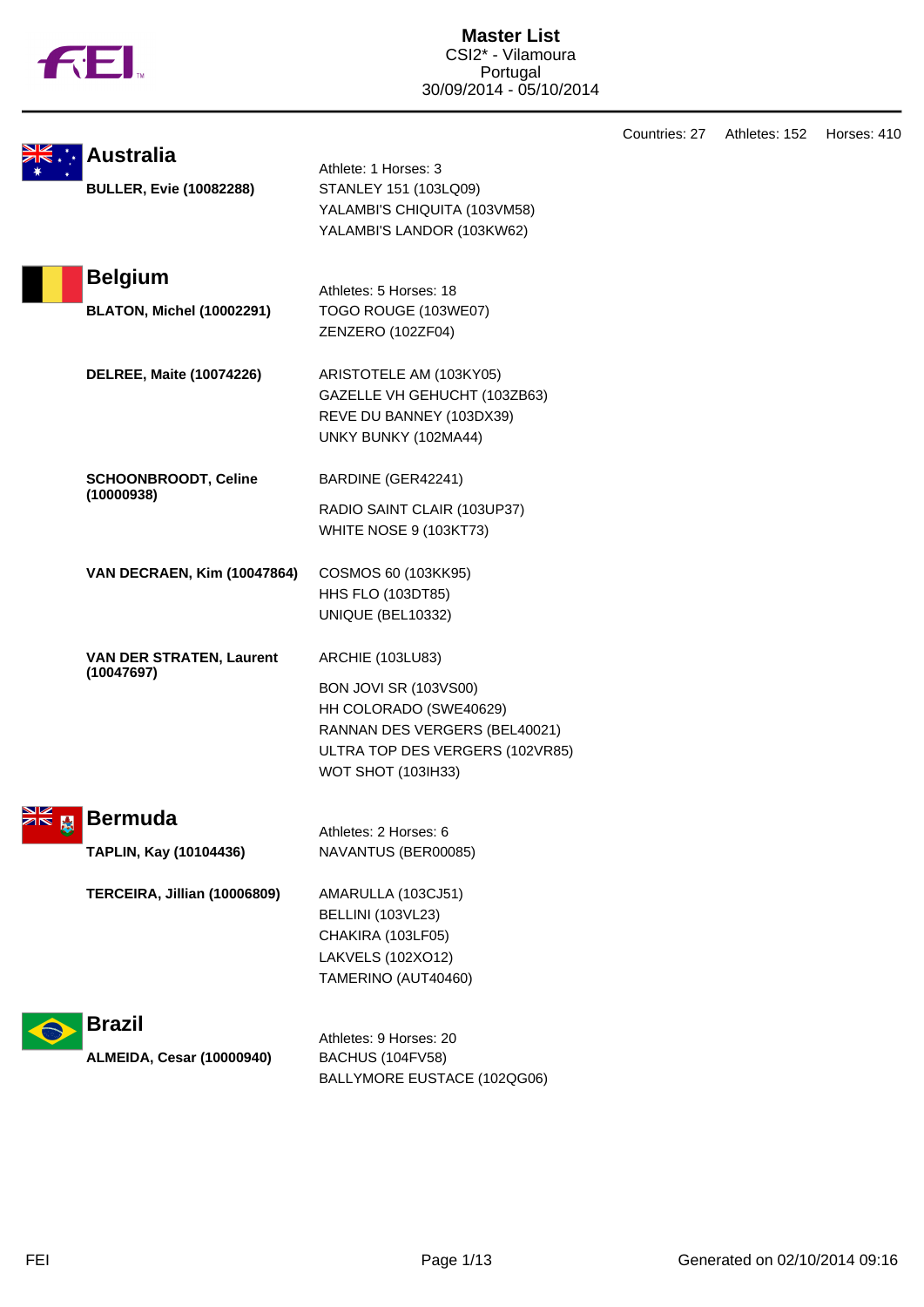

| DE ALES FERRAZ, Tiago                                         | CHARLIE K (102RY00)                                                                                                                                                                 |
|---------------------------------------------------------------|-------------------------------------------------------------------------------------------------------------------------------------------------------------------------------------|
| (10079014)                                                    | HIT ME VAN T EIKENVELD (104LT80)<br><b>WHITE BOY (103EG32)</b>                                                                                                                      |
| DE AZEVEDO, Luiz Francisco                                    | AUDACIA SANTA CECILIA (102TX07)                                                                                                                                                     |
| (10025819)                                                    | AXEL P (103NB95)<br>BARBOU DE RUET (103CA34)<br>QUATTRO Z (103ZD78)                                                                                                                 |
| DE AZEVEDO FILHO, Luiz Felipe                                 | DITO VAN DE RISPEN (102ZD47)                                                                                                                                                        |
| (10025820)                                                    | FIRESTONE AB (103LZ03)                                                                                                                                                              |
| <b>GUINATO NETO, Fernando</b>                                 | BACCARAT (103DK60)                                                                                                                                                                  |
| (10001298)                                                    | DICALETTO Z (103GI05)                                                                                                                                                               |
| KING, Katty (10001908)                                        | <b>WILEXO (102UL74)</b>                                                                                                                                                             |
| <b>MAZZA DE BENEDICTO, Camila</b><br>(10005788)               | SIMBA DU ROZEL (103TM92)                                                                                                                                                            |
| <b>MOTTA RIBAS, Carlos Eduardo</b><br>(10006277)              | BRILEXO (103MG28)                                                                                                                                                                   |
|                                                               | PELVIN Z (102VM85)<br>RONALDO (GBR13357)                                                                                                                                            |
| <b>RAMOS GUINATO, Felipe</b><br>(10030214)                    | BALDANO (103UQ50)                                                                                                                                                                   |
|                                                               | REVE DE NESQUE (103LH89)                                                                                                                                                            |
| <b>Canada</b><br><b>BARTOLINI-SAMUEL, Diana</b><br>(10059379) | Athletes: 2 Horses: 7<br>ARAVEL II (POL40136)                                                                                                                                       |
|                                                               | CENTO LIBERO (102RX94)<br>SILVER EXCHANGE II (102YC65)<br>VENI VIDI VICI (102MJ29)                                                                                                  |
| <b>MCGOLDRICK, Rebecca</b>                                    | ALVAREZ (103EB44)                                                                                                                                                                   |
| (10090273)                                                    | CUBA LIBRE (103MH86)<br>FLEUR IV (103UE32)                                                                                                                                          |
| <b>Chile</b>                                                  |                                                                                                                                                                                     |
| PAROT, Samuel (10000547)                                      | Athletes: 2 Horses: 8<br>CARLA TM (102RC52)<br>DISARONNO VT (103TE01)<br>QUICK DU POTTIER (103GW41)<br>SENSATION 21 (103DA66)<br>VIOLETTE 7 (GER42717)<br>WILLIAM WALLACE (104DN17) |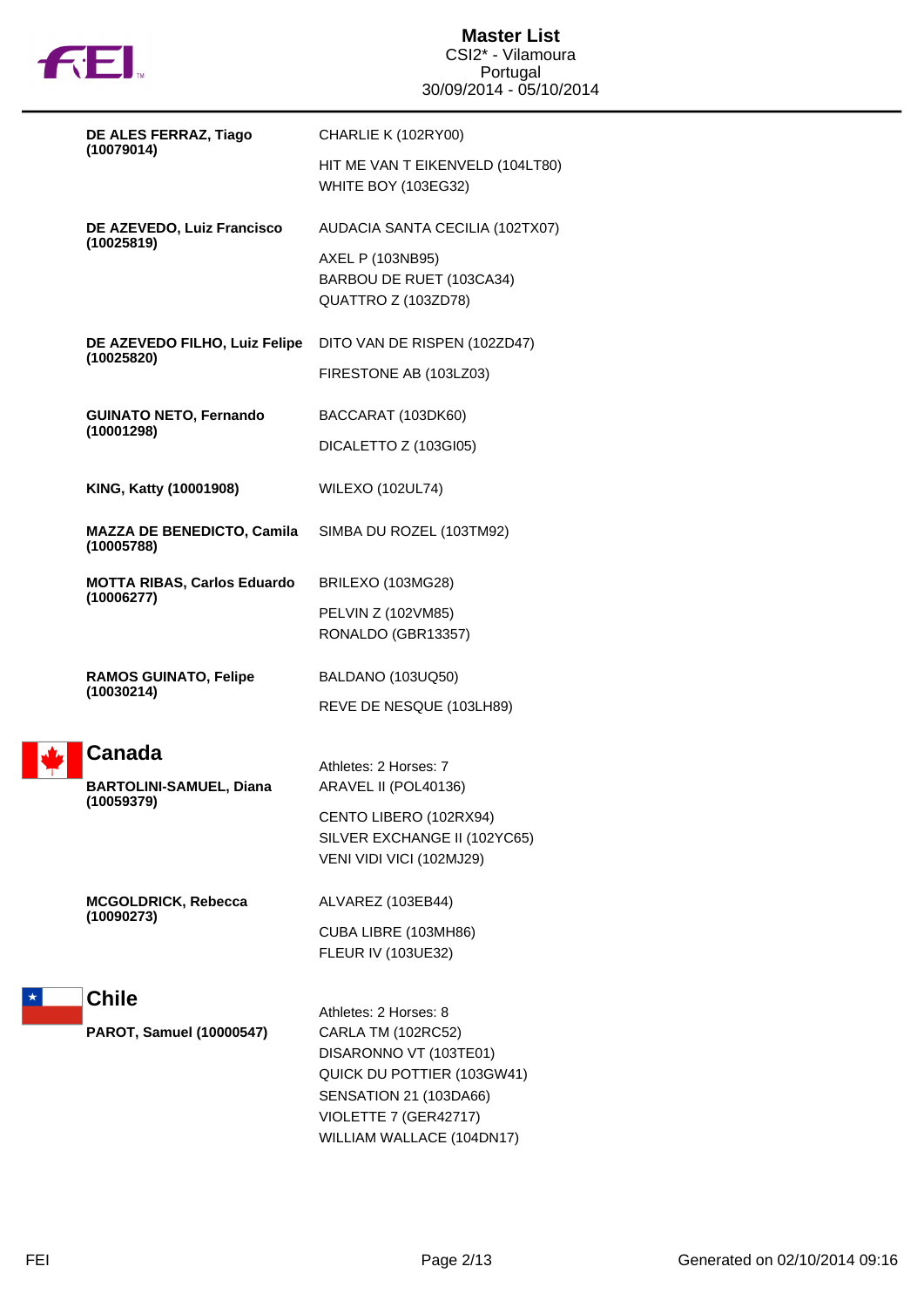| <b>TUEL</b>                                      | <b>Master List</b><br>CSI2* - Vilamoura<br>Portugal<br>30/09/2014 - 05/10/2014                                                                                                                                            |
|--------------------------------------------------|---------------------------------------------------------------------------------------------------------------------------------------------------------------------------------------------------------------------------|
| <b>ROSENZWEIG, Uri (10021856)</b>                | ELTON FLANDRIA HORSE (102ZL38)<br>QRACK DE LA LOVE (103GO30)                                                                                                                                                              |
| <b>Egypt</b><br><b>BEBAWI, Cherif (10087789)</b> | Athletes: 2 Horses: 8<br>ACUSINO (104AU38)<br>DAKINA (104EW01)<br>LYS PLATIERE (FRA40444)<br>SNOW (103LN21)                                                                                                               |
| <b>EL DAHAN, Sameh (10021793)</b>                | ELEGANCE CASABLANCA (102YF72)<br>LADY'S QUEEN (103FX23)<br>LIMELIGHT DE BREVE (GBR12849)<br>WKD CAIRO (103JK46)                                                                                                           |
| <b>France</b><br><b>ANGOT, Cedric (10000936)</b> | Athletes: 8 Horses: 29<br>RAINA DES DAMES (103NU98)<br>REGENT DE MONTSEC (103JN20)<br>SAXO DE LA COUR (103UF41)                                                                                                           |
| <b>ANGOT, Eugenie (10001248)</b>                 | AAGJE VAN HET CAUTERHOF (103HA12)<br>QUADRIO TAME (103CX39)<br>QUEOPS CHATELIER (102YI49)<br>TESCARI'JAC (103ZT05)                                                                                                        |
| DELAVEAU, Camille (10038464)                     | PLAY BOY DU PATIS (103XZ92)<br>SNOOPY DE LA ROQUE (103RJ68)<br>TESS DE FAVI (104JG80)                                                                                                                                     |
| HECART, Adeline (10057028)                       | PASHA DU GUE (102SL86)<br>QUESTION D'ORVAL (103AU64)<br>QUINOA DU CHANOIS (103AW66)<br>SHET'DU THOT (103SQ87)<br>SOQUETTE DE LA ROQUE (103MD05)<br>TRADITION DE LA ROQUE (103VO34)<br>URIS DE LA ROQUE (104EW17)          |
| <b>HECART, Michel (10011454)</b>                 | BINGO DE LA ROQUE (103MD07)<br>QUATRIN DE LA ROQUE (102UY17)<br>SALTHO DE LA ROQUE (103VO22)<br>SHANN DE PONTHUAL (103YV25)<br>THALIS DE LA ROQUE (104AZ34)<br>TOUPIE DE LA ROQUE (103VO27)<br>TWIX DE LA ROQUE (103VO36) |
| PAILLOT, Nicolas (10011560)                      | SABINE DES IBIS (104JN01)                                                                                                                                                                                                 |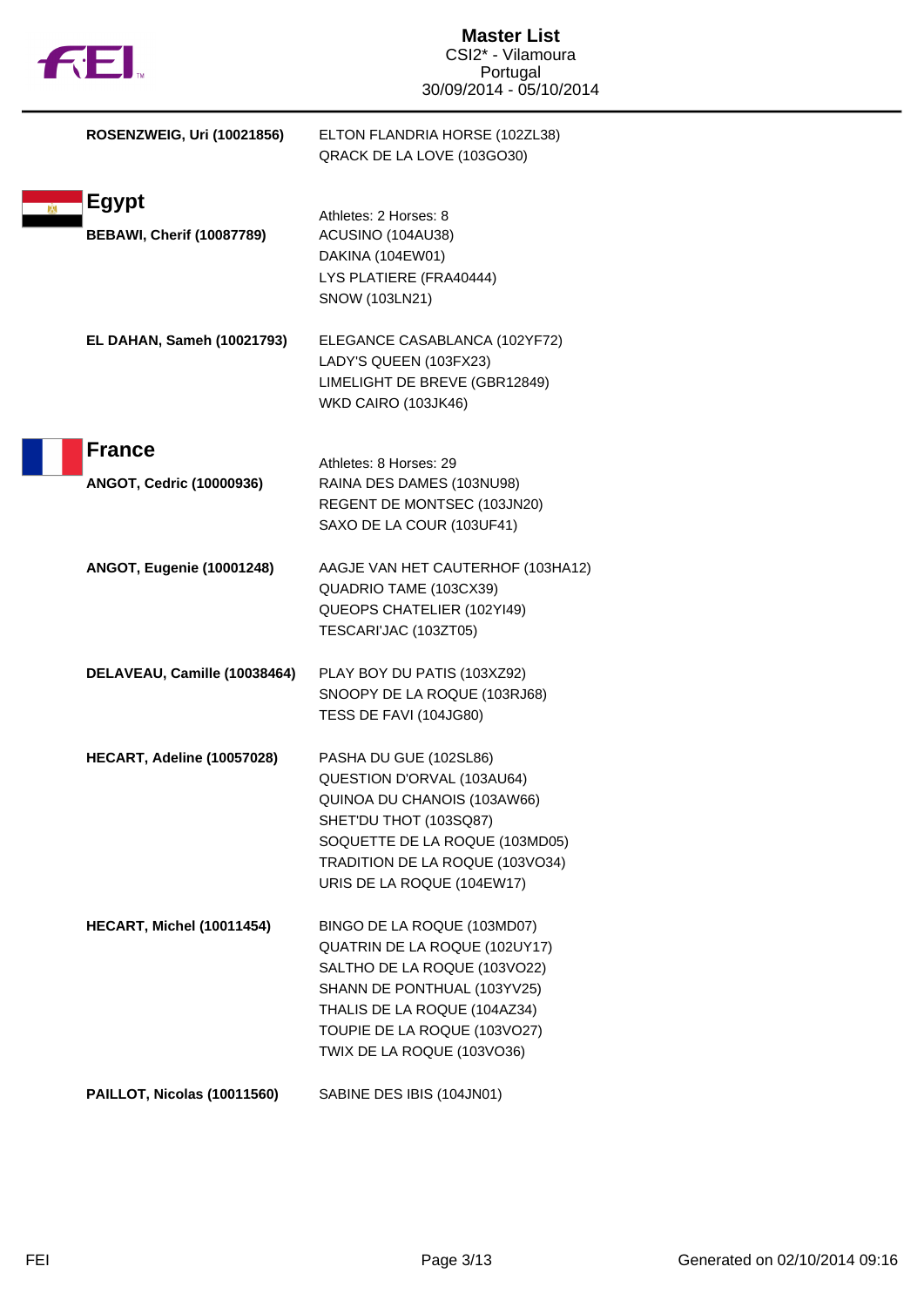| <b>THEI.</b>                      | <b>Master List</b><br>CSI2* - Vilamoura<br>Portugal<br>30/09/2014 - 05/10/2014                                                                                      |
|-----------------------------------|---------------------------------------------------------------------------------------------------------------------------------------------------------------------|
| TORDJMAN, Estelle (10001243)      | FOREST GUMP 29 (103RG07)<br><b>QUADROS 2 (102UW79)</b><br>TINKY VAN DE CASTERHOEVE (102VE69)                                                                        |
| <b>VIEIRA, Jeremy (10030634)</b>  | SOLO DES RUETS (104CC21)                                                                                                                                            |
| <b>Germany</b>                    |                                                                                                                                                                     |
| <b>BETTINGER, Marc (10031659)</b> | Athletes: 5 Horses: 15<br>BACARDI (102RS21)<br>BONJOVINA VERA (103SG07)<br>GANDRIO VAN DEN BOSRAND (103NS92)<br>PICASSO DES DAMES (102SC76)<br>QUANNAN-R (BEL40633) |
| BRENNER, Andreas (10000700)       | CADMUS (103LZ26)<br>CRONOS 17 (103MR84)<br>EL BUNDY II (103OJ99)<br>SHOWMAN 11 (102TH66)<br>TREBOX ACORADA (102MM60)                                                |
| <b>KUGLER, Konrad (10083618)</b>  | ROWAN (GBR43084)                                                                                                                                                    |
| MIELING, Annkathrin (10021530)    | CANTUCINO (103VO12)                                                                                                                                                 |
| POHL, Nicola (10071629)           | CHEERS IMENTA (103GF53)<br>COSIMAX (103BA62)<br>LA SIENA B (103LG97)                                                                                                |
| Great Britain                     |                                                                                                                                                                     |
| BASEY-FISHER, Alice (10082883)    | Athletes: 20 Horses: 53<br>BLING BLING (103WT86)                                                                                                                    |
|                                   | CONCETTO'S BOY (GER42191)                                                                                                                                           |
| DOVE, Barry (10034438)            | CONTACT III (104JF02)                                                                                                                                               |
| <b>EDWARDS, Sian (10006882)</b>   | LUCY LOO IV (103YV50)<br>STEP IN TIME (GBR41954)                                                                                                                    |
| <b>GEORGE, Paul (10024093)</b>    | ULTIMATE (BEL41714)                                                                                                                                                 |
| <b>GILLOTT, Holly (10095197)</b>  | DOUGIE DOUGLAS (103XD46)<br>VINNY DOUGLAS (103YM37)                                                                                                                 |
| <b>KELLY, Shannon (10074242)</b>  | CRACKERJACK BS (104MO20)<br>HI MISS COLIENE M (104DY27)<br>HI VOLTAIRE (104EN51)                                                                                    |
| KENDRICK, Richard (10111558)      | BRAVOURE (104KV51)<br>FLORESTINO (104MX55)                                                                                                                          |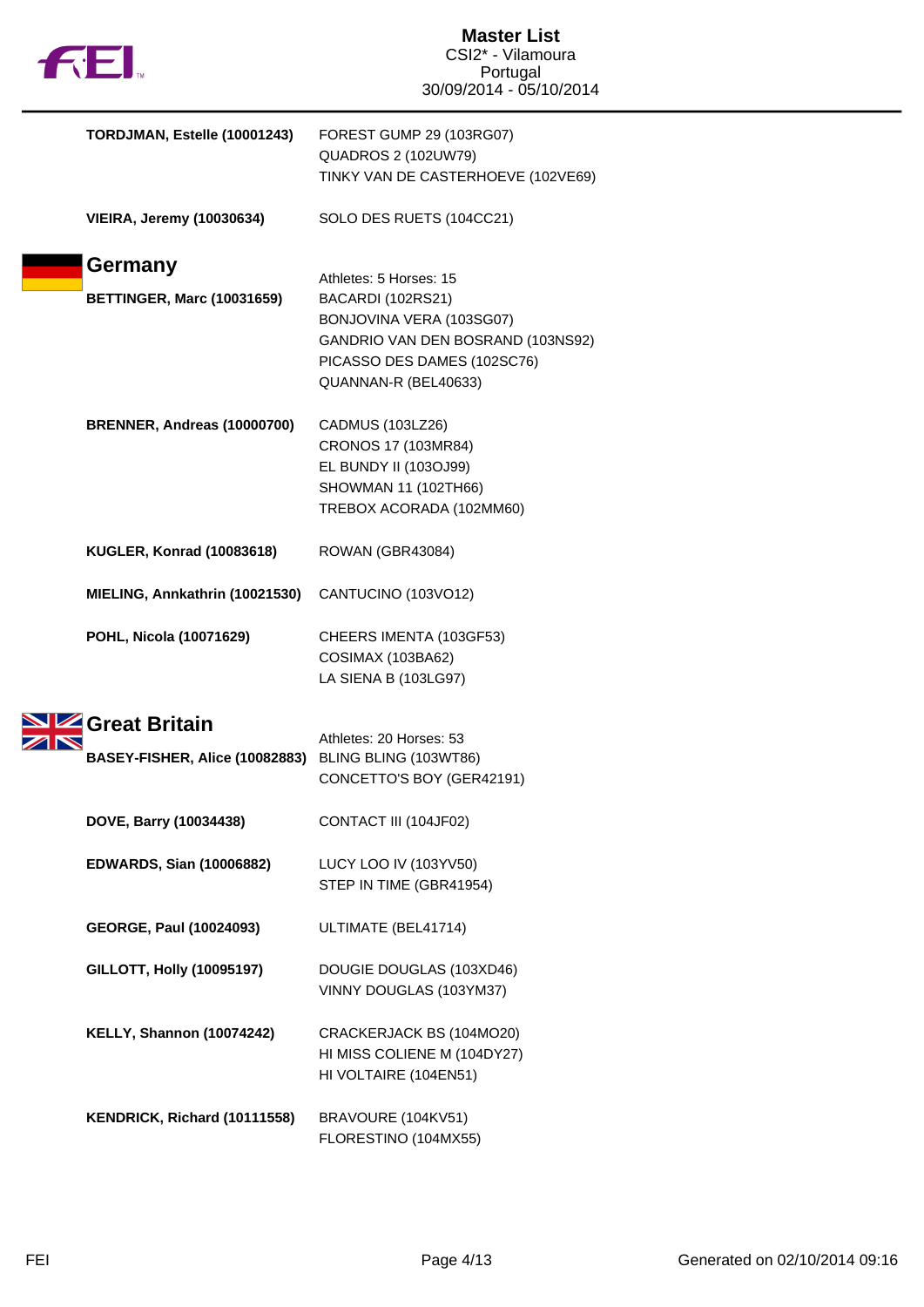

| KIRK, Jemma (10006490)                            | QUELISTO (103ET61)                 |
|---------------------------------------------------|------------------------------------|
|                                                   | QUINCY 126 (103EA23)               |
|                                                   | TCHOUPI PIRONNIERE (103LB34)       |
|                                                   | WEXFORD (GBR12716)                 |
| LORIMER, Leo (10107651)                           | STELLA WHO (104MU18)               |
| MAHER, Ben (10000837)                             | CONTIGO 37 (103UC84)               |
|                                                   | DIABLO VII (104FH40)               |
|                                                   | DIVA II (103YY08)                  |
|                                                   | DROP SHOT (104FH32)                |
|                                                   | LOUIS D'OR D AYMON Z (103TK85)     |
|                                                   | WESTWIND SALAMANCA (103PQ47)       |
| <b>MASON, Emily (10074238)</b>                    | SHOVERN FLUTE (103DW50)            |
| NUTTALL, Harriet (10027068)                       | A TOUCH IMPERIOUS (103DI15)        |
|                                                   | HIGHLAND CRUISER II (102MZ85)      |
|                                                   | SILVER LIFT (103PA41)              |
|                                                   | ZORRO S (103EE15)                  |
|                                                   |                                    |
| READ, James Michael (10096532) CONDRO E (104DA24) |                                    |
| REES, Anna (10008591)                             | ANYWAY III (103SQ43)               |
|                                                   | RUBY DORCEL (103HU09)              |
|                                                   |                                    |
| <b>RENWICK, Laura (10015489)</b>                  | BELUGA (GBR14549)                  |
|                                                   | HELIODOR HYBRIS (103YB40)          |
|                                                   | LITTLE PLEASURE (104CP85)          |
|                                                   | QUITE CADIZ (DEN40839)             |
|                                                   | REMBRANDT BLUE (103DV69)           |
| SAYWELL, Jake (10068064)                          | AUGSBURG (103DD29)                 |
|                                                   | CAMARO (104IJ45)                   |
|                                                   | GRAND CRU VAN PAEMEL (103EY76)     |
| <b>SKELTON, Nick (10011457)</b>                   | ARISTIO (103KY36)                  |
|                                                   | RAIA D'HELBY (103KI04)             |
| <b>WATSON, Alice (10111890)</b>                   | CHILENTO (GER41995)                |
| <b>WHITAKER, John (10001784)</b>                  | CASTLEFIELD CRISTOBAL 21 (103LM18) |
|                                                   | DARCON SCHEEFKASTEEL Z (103GE04)   |
|                                                   | HAYLIE VD GROENENDIJK (103LY30)    |
|                                                   | UPGRADE (NED40041)                 |
|                                                   | WOULON L (103HJ48)                 |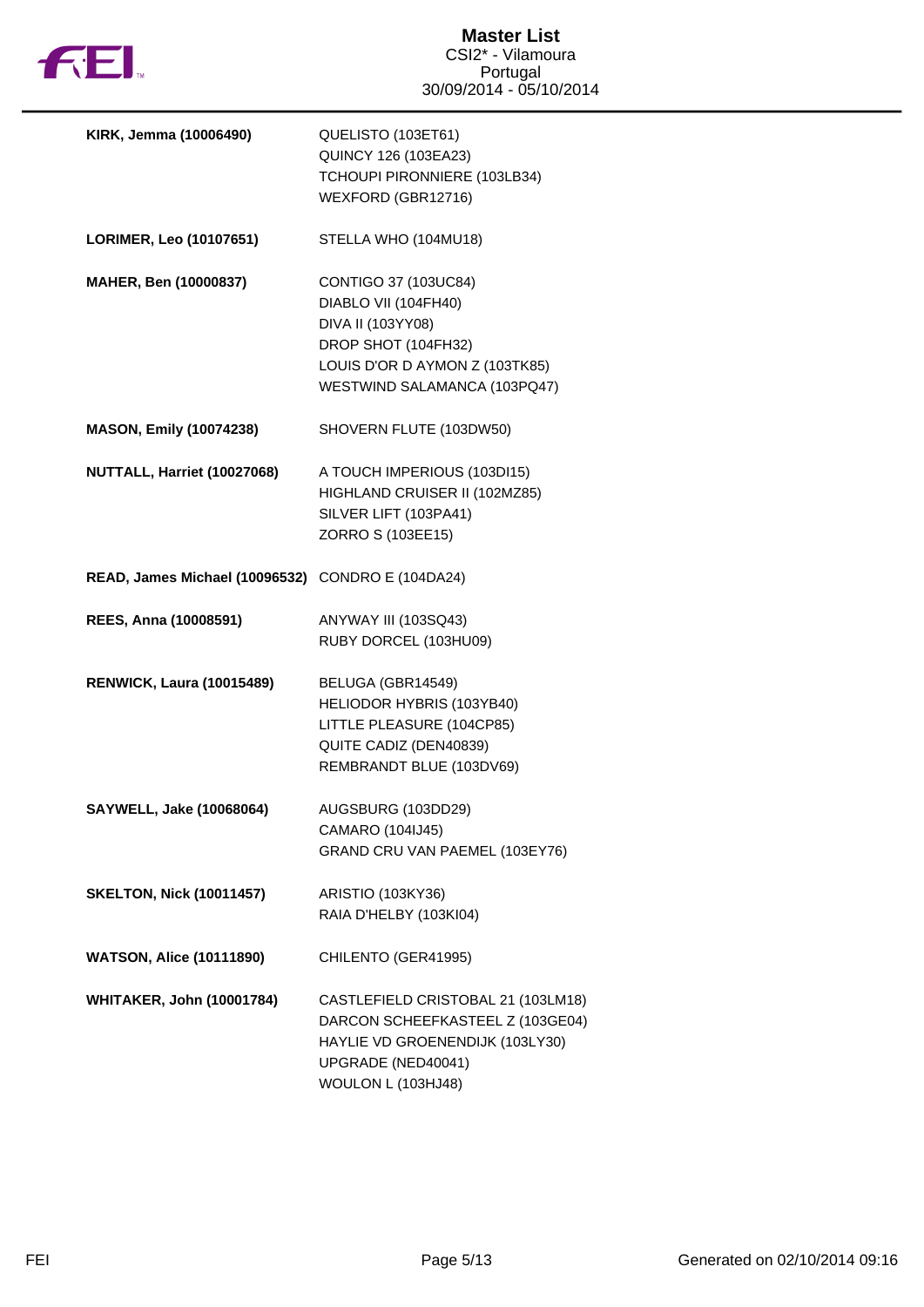| f t                                                      | <b>Master List</b><br>CSI2* - Vilamoura<br>Portugal<br>30/09/2014 - 05/10/2014                                                                            |
|----------------------------------------------------------|-----------------------------------------------------------------------------------------------------------------------------------------------------------|
| <b>WHITEWAY, Lara (10048025)</b>                         | BELLAGIO II (102MB02)<br>CAVALIA W.H. (104MY20)<br>COCOS MOON RIVER (103MD59)<br><b>PRINCE Z (102MK22)</b><br>WOTHERSPOON (103QC19)                       |
| Hong Kong, China<br><b>LYRA, Clarissa (10059083)</b>     | Athlete: 1 Horse: 1<br>BALOUBETTA DU SOLEIL (102ZD89)                                                                                                     |
| <b>Ireland</b><br>COYLE, Trevor (10002969)               | Athletes: 9 Horses: 32<br>FRELUCHE DE MUZE (103TK91)<br>GRAVITY OF GREENHILL (103XE94)                                                                    |
| HOWLEY, Diarmuid (10090524)                              | BITALICA (104FM35)<br>ELANDO VAN DE ROSHOEVE (103RP72)<br>IJZERMOLEN'S CHELLA Z (NED42569)<br>PROVIDENCE 3 (103IM96)                                      |
| <b>HUGHES, Marion (10002180)</b>                         | CRISPIEN (NOR40002)<br>HERITAGE HHS FORTUNA (POR40565)<br>HHS DUBLIN (104JR31)<br>HHS MOLLY (104MX87)<br>HHS NEKTARINA B (103ZG94)<br>HHS PINKY (102OB14) |
| <b>HUTCHINSON, Michael (10081809) ACORAD 3 (102RE73)</b> | <b>BENDIX (102UJ00)</b><br>CARETINA (UAE40792)<br><b>HHS FAFA (102OB18)</b><br>LE ROI 10 (102ME07)                                                        |
| <b>KINSELLA, Mark (10028093)</b>                         | DMS IMPULSE (104JZ65)<br>MAGIC CUIDAM (104MK08)                                                                                                           |
| <b>MARSHALL, Harry (10001565)</b>                        | BARCELONA (104EG68)<br>BORDEAUX (104BT30)<br><b>JUICY (104EG63)</b><br>KINGDOM (102MS58)<br>MANDARIN SMOKE (IRL03490)                                     |
| SLOAN-ALLEN, Joanne (10024034) PRINCESS LEAH (103SK75)   | VERA (102SO01)                                                                                                                                            |
| TURKINGTON, Emily (10033904)                             | ALLIHIES DIAMOND BOY (103BD36)<br>LEGEND (104JZ61)<br>WILLEM (103UJ38)                                                                                    |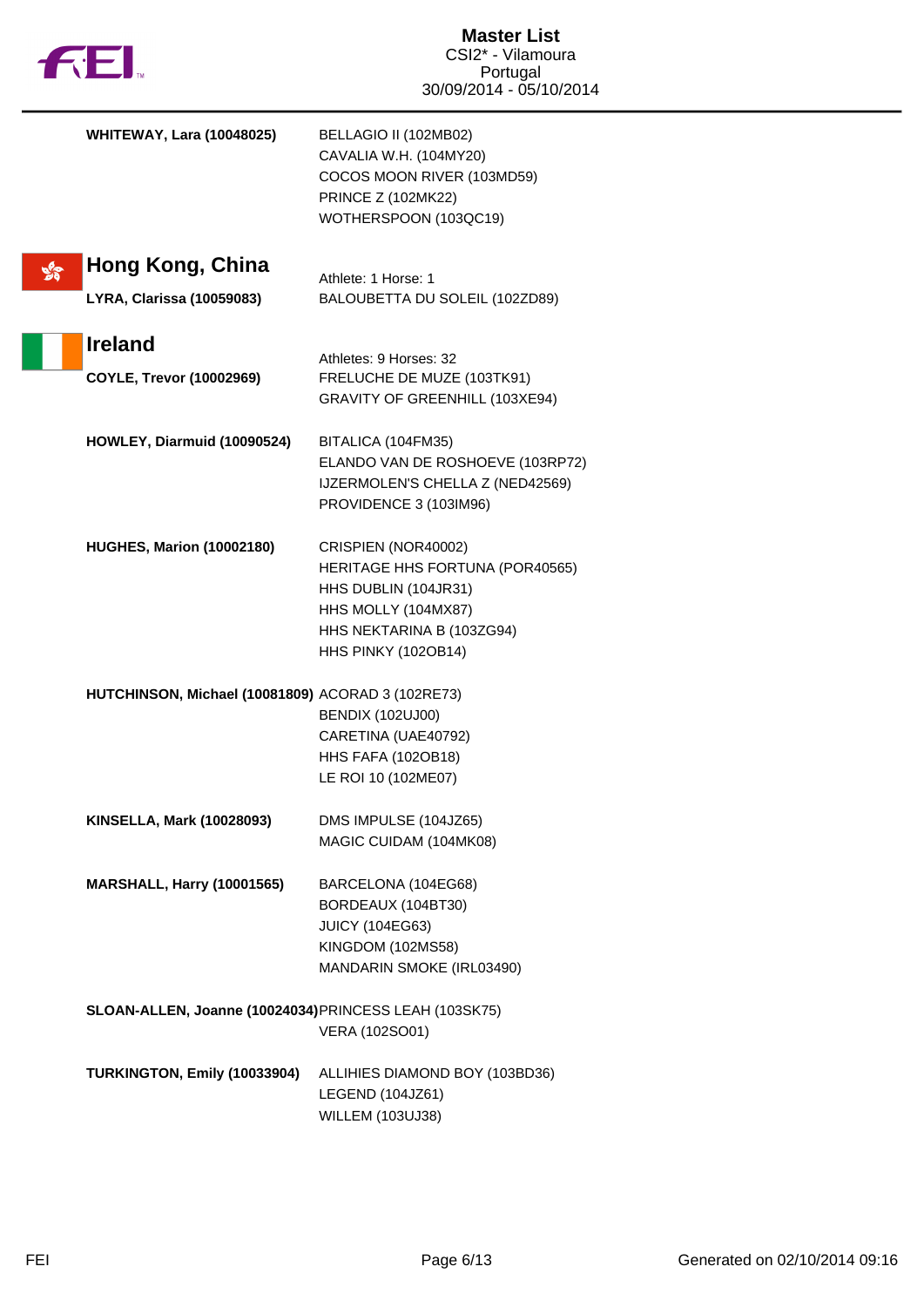| <b>AE</b>                                    | <b>Master List</b><br>CSI2* - Vilamoura<br>Portugal<br>30/09/2014 - 05/10/2014                                                                                                          |
|----------------------------------------------|-----------------------------------------------------------------------------------------------------------------------------------------------------------------------------------------|
| VAN AMERONGEN, Peig<br>(10092270)            | <b>CLIM BIM (104MZ91)</b><br>DREE BOEKEN'S GROSSOS ROESCHEN (103CN34)<br>GRAF RED DAWN (102XX34)                                                                                        |
| <b>Italy</b><br>BOTTANELLI, Marta (10016460) | Athletes: 2 Horses: 8<br>CAMIRO 19 (NOR02096)<br>FELICITY VAN DEN BISSCHOP (103CC15)<br>GRECHALE (102PP20)<br>RISOLDE (GBR12748)<br>VCONTENDRE (103WE85)                                |
| DE LUCA, Lorenzo (10043516)                  | CORNETIERO (104AW43)<br>PARATROOPER (104IR51)<br>VOICE DE LONGCHAMPS (103IG85)                                                                                                          |
| <b>Netherlands</b><br>BRIL, Kim (10063599)   | Athletes: 7 Horses: 33<br>BACO (104NA46)<br>MALLORCA (NED42127)                                                                                                                         |
| <b>BRIL, Roelof (10002667)</b>               | <b>WARWICK (102UI83)</b><br>ARLANDO (103VW74)<br>BALOU PUISSANT (104EI88)                                                                                                               |
| LEEUWEN, Astrid Van (10003682)               | CATHERINA F (104EJ13)<br><b>BALOU (102WS55)</b><br><b>BALOU (103DR25)</b><br>BOHEMIAN RHAPSODY (104KG29)<br>D'ONT WORRY (104NG97)<br><b>ECLIPS (103TO40)</b><br><b>UNICO (NED41980)</b> |
| <b>MARTENS, Mark (10027236)</b>              | AKEN UTOPIA (1030185)<br>ALWAYS ME (104NJ47)<br>ANASTACIA (103HJ53)<br>CHAMBER Z (102TV05)<br>LEDINIE LEDIMAR Z (103LR74)<br>NEW YORK Z (104NK03)                                       |
| PALS, Johnny (10006499)                      | FEDOR VAN DE DOORNAKKERS (103WO25)<br>GALOUBA VAN'T ZORGVLIET (104NJ70)<br>URJUL VAN GENERHESE (102SY43)<br>VIGNET (NED41483)<br>WARONETTA (102QQ46)                                    |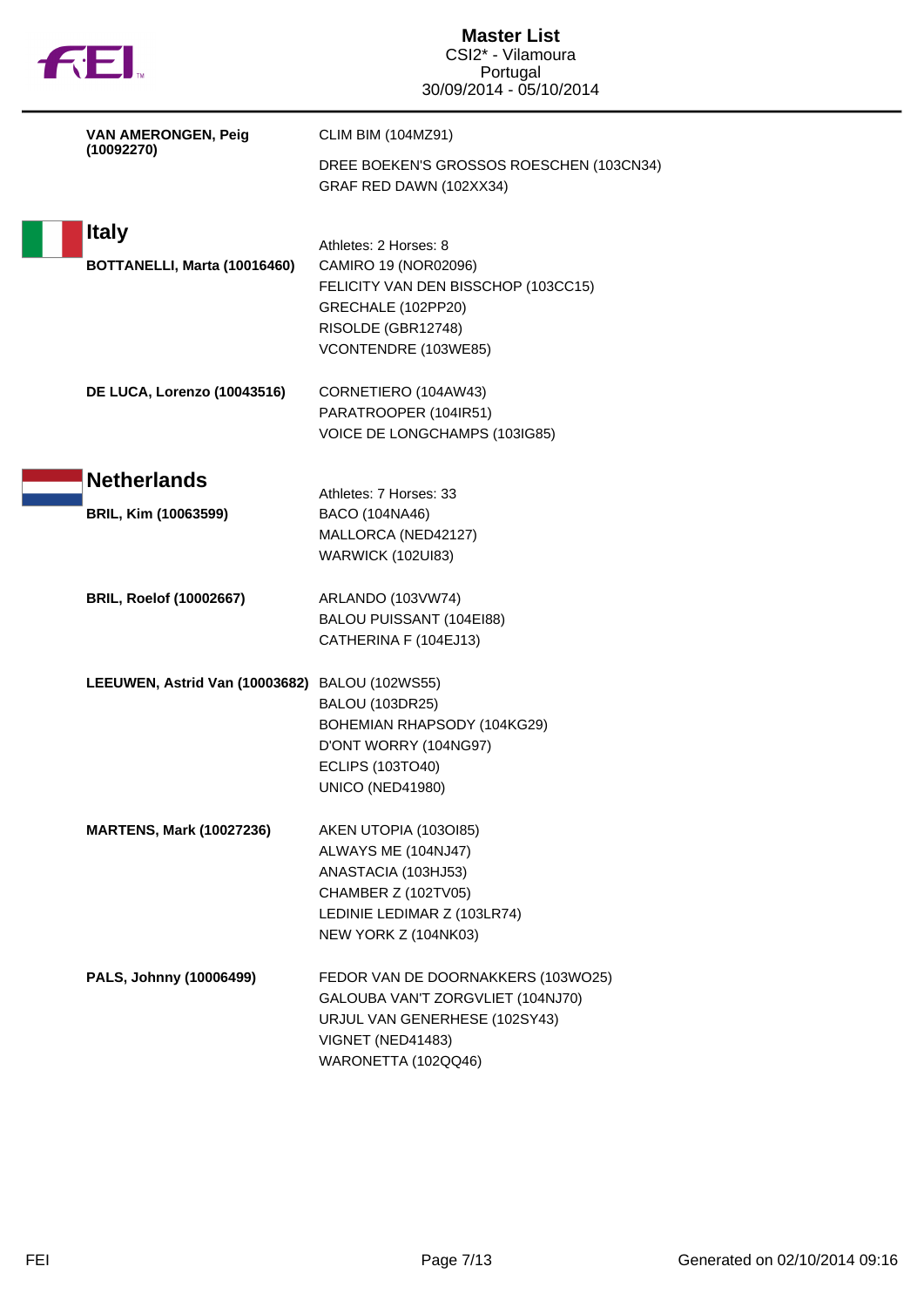

| <b>THIJSSEN, Leon (10002001)</b>                               | BE GENTLE (104CL44)<br>BULAVSCO (103UV42)<br>HAERTTHAGO (103BZ97)<br>QUINOA DES RIOLLETS (102ZM75)<br>QUINTERA (POL40630)                                |
|----------------------------------------------------------------|----------------------------------------------------------------------------------------------------------------------------------------------------------|
| <b>THIJSSEN, Sanne (10097112)</b>                              | BATISTUTA (104BB02)<br>BINOCHE (103LR73)<br>CON QUIDAM RB (103PY17)<br>ULENA (NED42585)<br>WISHKARLA (103HV59)                                           |
| <b>Norway</b><br>HATTELAND, Cecilie (10006742)                 | Athlete: 1 Horses: 5<br>ALEX (104LZ95)<br>BECORDIA (103MF07)<br>BIBENBREAKER (103FS60)<br>GULIO VAN DE KOELAAR (103MF20)<br>VIP VAN DE CENTAUR (103EA30) |
| <b>Portugal</b><br><b>ALMEIDA, António Matos</b><br>(10037763) | Athletes: 46 Horses: 81<br>EURO TIME (104HZ60)<br>QUINTUS GALANT (103PD05)<br>RAFALE D'HALLOBEAU (103PO92)<br>SWEET DU BOISPRINCE (104HZ62)              |
| <b>BRAGA, Constança Drago</b><br>(10111888)                    | BRONSTON (103OJ53)                                                                                                                                       |
| BRAVO, Miguel Maria (10002312)                                 | CAN YA MAKAN (103BU97)<br>CASH UP (102UJ05)<br>CIT CAT (103KS73)                                                                                         |
| CHUVA, Joao (10000474)                                         | CHICO II (103FQ42)<br>VIRGINIA DREAM (GER46262)                                                                                                          |
| <b>CORNEMILLOT, Carolina</b><br>(10095445)                     | <b>WINTSOR (103XL45)</b>                                                                                                                                 |
| ESTEVES, Afonso (10111887)                                     | RENDEZ-VOUS SPIEVELDHOF (POR01658)                                                                                                                       |
| ESTEVES, Gonçalo (10097215)                                    | PROMISE DE L'ALOE (103YZ54)                                                                                                                              |
| FARIA FERREIRA, Flavio<br>(10101346)                           | BEAUTIFUL DU BOIS PINCHET (103WI89)                                                                                                                      |
| FAUSTINO, Alexandre (10112005) BENHUR DE SALINAS (104NK94)     |                                                                                                                                                          |
| <b>FERNANDES, Luis Santana</b><br>(10023906)                   | BAVO Z (102NM77)                                                                                                                                         |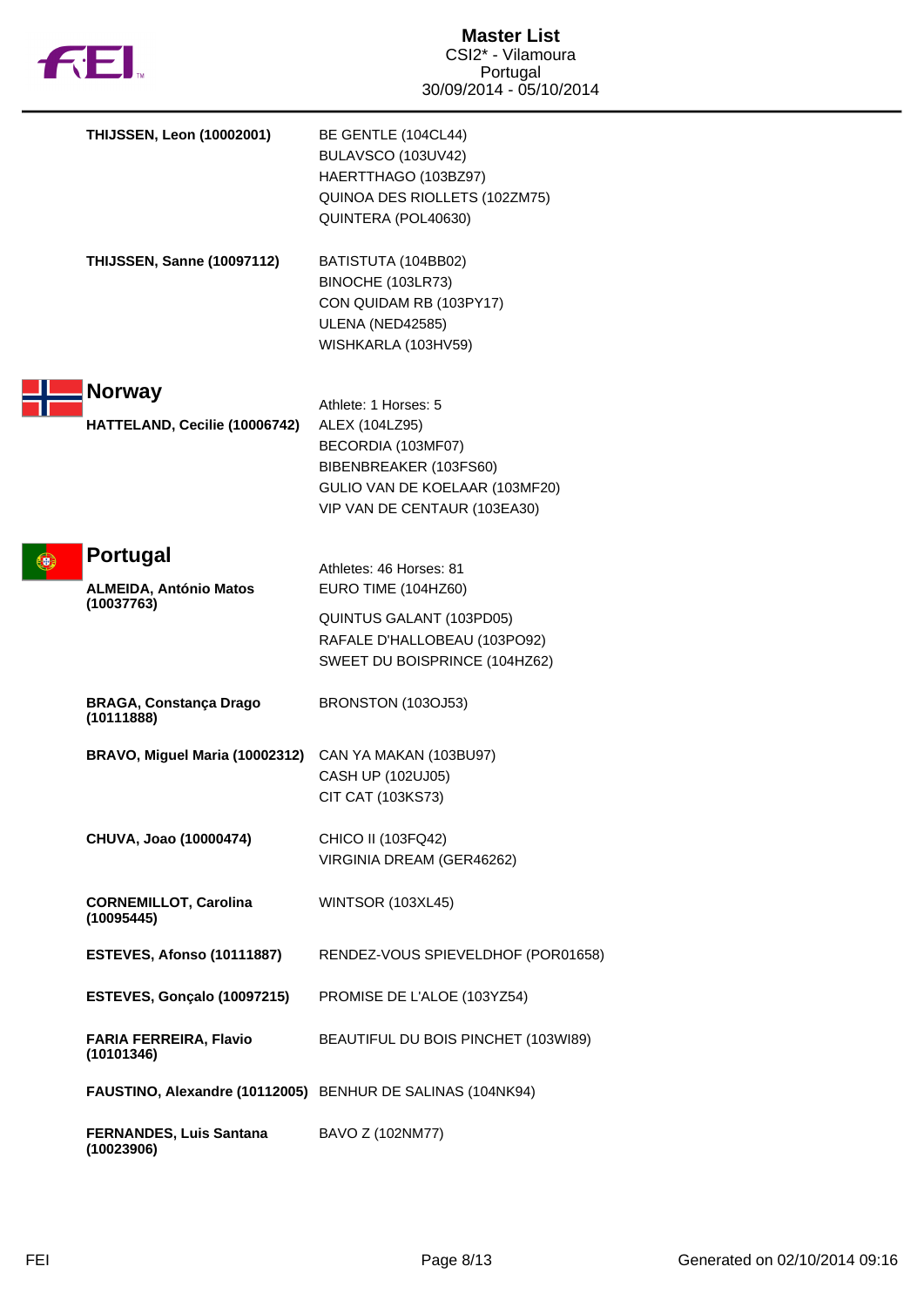

| <b>FERNANDES, Mario Wilson</b>                                           | ABANDERADO MZ (104AZ72)                                                                                                         |
|--------------------------------------------------------------------------|---------------------------------------------------------------------------------------------------------------------------------|
| (10011635)                                                               | CERA DO BELMONTE (103VU32)<br>QUI VIVE CHARBONIERE (103LO28)                                                                    |
| FERREIRA - PINTO, Sebastiao<br>(10000397)                                | APRIOL 2 (102QT59)                                                                                                              |
| <b>FRIAS, Vitor (10005812)</b>                                           | POKER DU TYL (POR40278)<br>QAHINA LA BERBERE (103EO43)<br>SHINING STAR (POR02310)                                               |
| <b>GENEROSO, Beatriz (10111891)</b>                                      | D CENTYNA WETTS (104NI25)                                                                                                       |
| GOMES, João Pedro (10054979)                                             | ELECTRA S (103DA19)<br><b>FONKA (104EE47)</b><br>ZARZA LITHYA (103GI03)                                                         |
| <b>GOMES, Nuno Tiago (10075959)</b>                                      | HBR TENNESSEE W (NED40253)<br>PANTARO (GER45613)                                                                                |
| <b>GONÇALVES, Luis Sabino</b><br>(10011416)                              | CHAI D (POR40279)                                                                                                               |
|                                                                          | GOOFY VAN OVERIS (103WM03)<br>GORAN VAN DEN OSSEZAK (104CR13)<br>IMPERIO EGIPCIO RIVAGE (103QZ71)<br>OSIRIS KERBOUARH (103MZ73) |
| GONÇALVES SILVA, Pedro Miguel A ROSE (103EF77)                           |                                                                                                                                 |
| (10102914)                                                               | CONTENTA (104CX67)                                                                                                              |
| LIBANO MONTEIRO, Maria Do<br>Rosário (10043098)                          | ARAGORN 94 (104EJ39)                                                                                                            |
| MARQUILHAS, João (10024782)                                              | GEMBER VAN RIJBUNDERHOF (103EV51)<br>QUANITA (102UJ06)<br>SENATOR (NOR01843)                                                    |
| <b>MASCARENHAS DE LEMOS,</b><br><b>Alexandre (10007780)</b>              | WANNAHAVE (102UT53)                                                                                                             |
| <b>MASCARENHAS DE LEMOS,</b><br>Alexandre Sampaio (10039732)             | ANGEL Z (103WQ40)                                                                                                               |
|                                                                          | AS-TARO 2 (GER43531)<br>CASERO 7 (103WP43)                                                                                      |
| <b>MATOS AFONSO PEREIRA, Maria EXCALIBUR (1030175)</b><br>Ana (10112199) |                                                                                                                                 |
| MELLO, Diana José De (10023883) CHARMEUR B 3 (GER40827)                  |                                                                                                                                 |
| <b>MELLO, Joana (10021311)</b>                                           | COCKPIT II (SUI40321)<br>SEIGNEUR DE LA HAILLE BAUDE (FRA47225)                                                                 |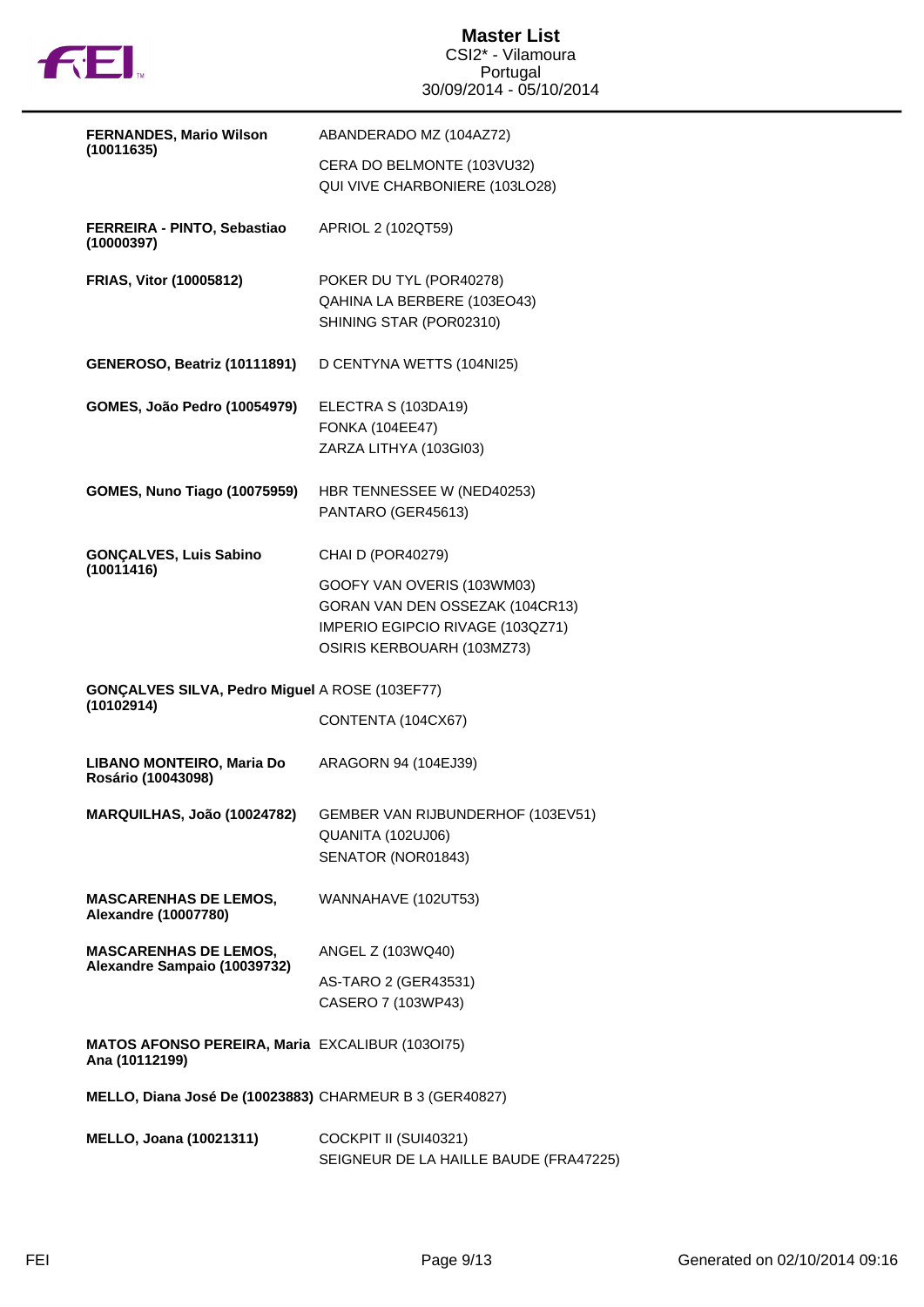

| MONTEIRO, Joel Pedro (10089566) ATLANTA B (103RN34) | QUIRO DES BRUMES (102VZ05)                                                                 |
|-----------------------------------------------------|--------------------------------------------------------------------------------------------|
| MOURA, Bernardo (10023790)                          | <b>BOLERO (104LJ05)</b><br>ZIDANE (102RE28)                                                |
| MOURA, Marta Droca (10077005)                       | ANDIAMO?S SUNRISE (ESP03868)                                                               |
| <b>NETTO DE ALMEIDA, Eduardo</b><br>(10023698)      | ACTRESS (102OQ61)                                                                          |
|                                                     | FAVORIET (102UT69)                                                                         |
| PARREIRA DO AMARAL, José<br>Maria (10042517)        | <b>WALONA (102VY54)</b>                                                                    |
| PEREIRA COUTINHO, Joao<br>(10058356)                | CHALANGO (ESP40946)                                                                        |
|                                                     | NELSON DU BIOLAY (102YG66)<br>QUALA (102WV15)<br>WODETTE M (GBR42135)                      |
| <b>PORTELA DE MORAIS, Martim</b><br>(10002196)      | AMERIGON (103EF79)                                                                         |
| <b>QUEIROZ PEREIRA, Lua</b><br>(10021304)           | EDEN DE L'EDEN (103OP32)                                                                   |
| RELVAS, Alexandre (10009214)                        | CHAMONIX Z (103WK26)<br>QUATTRO DU BUISSON Z (104JP94)                                     |
| <b>RIBEIRO, Carolina Soares</b><br>(10074535)       | TAORMINA (104EN50)                                                                         |
| RIBEIRO, Patricia (10105412)                        | COYAL (103MG80)                                                                            |
| <b>RIBEIRO TELLES, Pedro</b><br>(10064730)          | CANTATE (103OB07)                                                                          |
|                                                     | VALCO (102ZI08)                                                                            |
|                                                     | RIOS OLIVEIRA, Joana (10041071) BALLYBUR DON CLOVER (POR40291)<br>DIABOLO DU LYS (103HV56) |
| ROCHA, Rafael Dinis (10046681)                      | GAME BOY VAN DE GERKENBERG (103QL70)                                                       |
| <b>RODRIGUES, Luis Lopes</b><br>(10048808)          | GINGER HOF TER ZEEDYCRE (103WB87)                                                          |
| ROMAO, Duarte (10013379)                            | SNATCH DE CORDRAC (104LX46)<br>TARZAN D'IVRAIE (104CG49)                                   |
| ROSKILLY, Jessica Louise<br>(10077626)              | EQUISTO VAN HET WEIDSE HOF (103PM60)                                                       |
| <b>SANTANA LOPES, Miguel</b><br>(10018895)          | <b>BRASIL (103RX78)</b>                                                                    |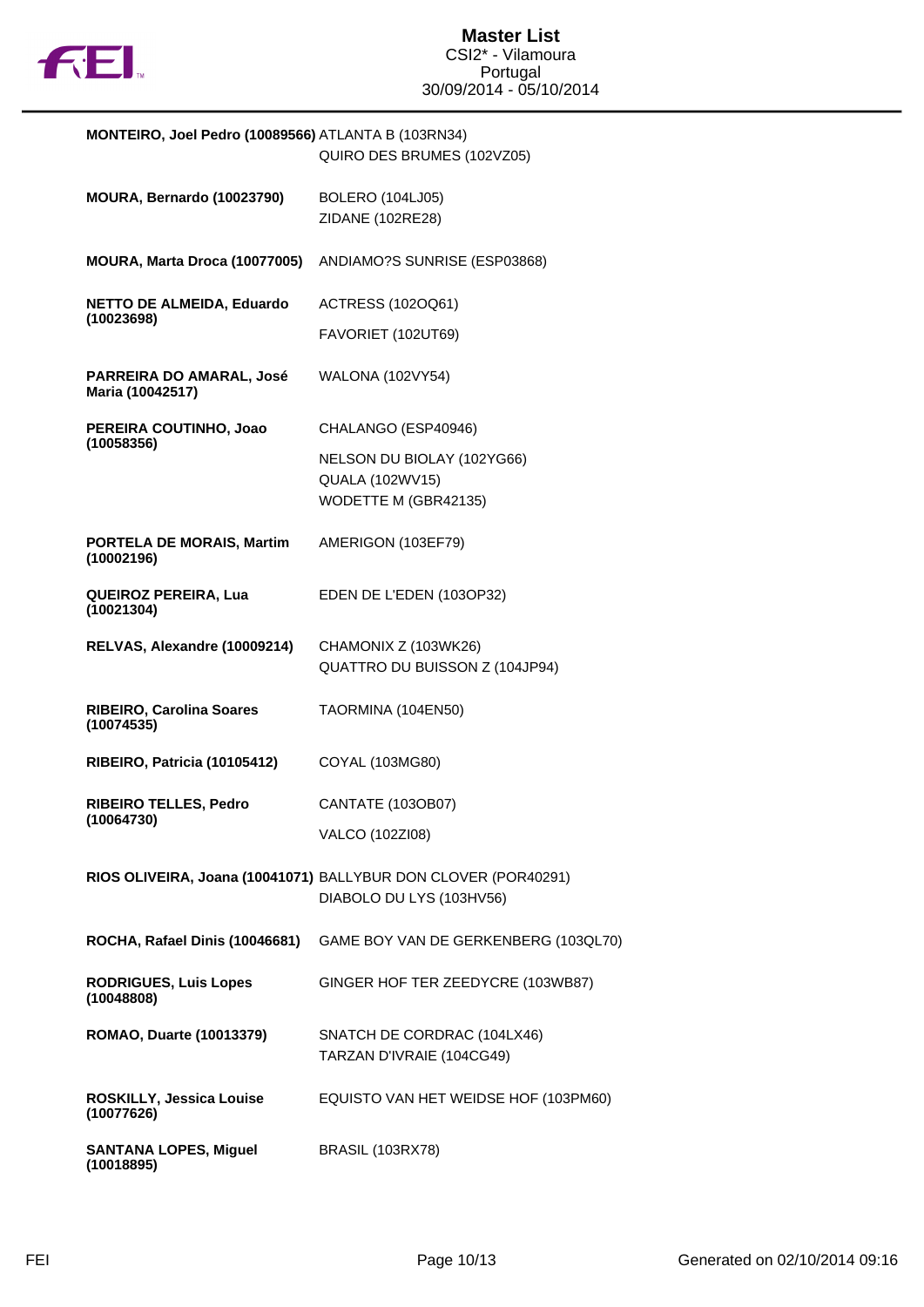|                              | fill.                                                           | <b>Master List</b><br>CSI2* - Vilamoura<br>Portugal<br>30/09/2014 - 05/10/2014                                                                 |
|------------------------------|-----------------------------------------------------------------|------------------------------------------------------------------------------------------------------------------------------------------------|
|                              | SILVA, Francisca Costa E<br>(10100727)                          | GINA VAN OVERIS (103MG90)                                                                                                                      |
|                              | <b>SILVA, Vera Costa E (10089903)</b>                           | ROLAND (ESP04005)<br>SEA COAST DALI (103WC80)                                                                                                  |
| <b>VAZ GUEDES, Francisca</b> | (10056255)                                                      | L B CAILLOU (103MK69)                                                                                                                          |
|                              |                                                                 | RAMONA 984 (103GL75)                                                                                                                           |
|                              | <b>Russian Federation</b><br>BUZYKANOVA, Stefania<br>(10096301) | Athlete: 1 Horses: 3<br>BELISSIMA (103XR04)                                                                                                    |
|                              |                                                                 | FILIP (SWE04128)<br>SHOW TIME (103EH19)                                                                                                        |
| 202013                       | Saudi Arabia<br>AL SHAWWAF, Naser (10041429)                    | Athlete: 1 Horses: 3<br>CLOUD NINE II (103KU86)<br>HOPES ARE HIGH Z (NED07540)<br>SEOUL (NED41598)                                             |
|                              | <b>Slovenia</b><br><b>TRAVNER, Hana (10019673)</b>              | Athlete: 1 Horse: 1<br>BALOU DU LANCY (103SV89)                                                                                                |
|                              | <b>Spain</b><br><b>ALVAREZ MOYA, Sergio</b><br>(10007927)       | Athletes: 9 Horses: 26<br>ABAB VAN HET MOLENHOF (NED40144)<br>HENDING VAN DE BRESSER (103WW93)<br>RED STAR D'ARGENT (103DS91)                  |
|                              | AÑON, Manuel (10033023)                                         | ATLANTIC Z (103OG16)<br>BALDO DS (BE) (FRA45693)<br>FANTASIA (GBR40111)<br>IBORIS VAN HET PINTENHOF (104FQ13)<br>RACKEL CHAVANNAISE (BEL40628) |
|                              | AÑON SUAREZ, Gonzalo<br>(10036357)                              | CALVIN (ESP41338)<br>LEASING (ITA09549)<br>QLAMP D'IVRAIE (103AH80)<br>TOBIAS (NED40577)                                                       |
|                              | <b>CORTIGUERA - RUIZ, Juan</b><br>(10001827)                    | CHELSIE (102VD28)<br>COLTELLA (103WJ72)                                                                                                        |
|                              | LLANZA, Beatriz (10013477)                                      | RAFALE DES HOTEAUX (103NE22)                                                                                                                   |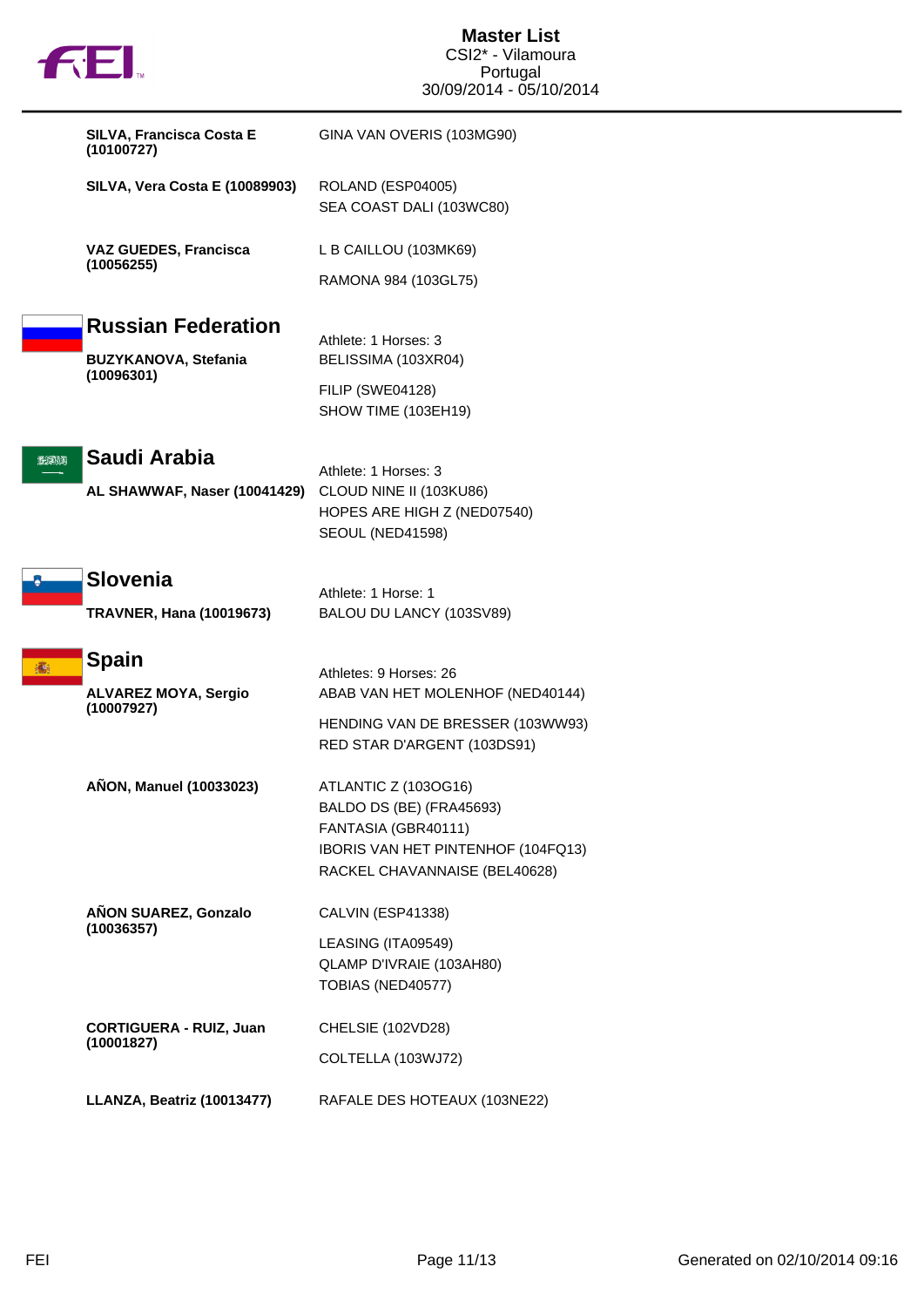

|  | LOPEZ-FANJUL TARIERE, Carlos LENNART (102OP78)<br>(10030455)      |                                                                                                                                                 |
|--|-------------------------------------------------------------------|-------------------------------------------------------------------------------------------------------------------------------------------------|
|  |                                                                   | ROSA DU COISEL (103LU07)                                                                                                                        |
|  | <b>MALDONADO MAESTRE, Patricio BABEUF (104NT50)</b><br>(10005867) |                                                                                                                                                 |
|  |                                                                   | NANON DES BOIS (FRA43677)<br>OBSCUR DE CHALUSSE (102NB52)                                                                                       |
|  |                                                                   | ORTEGA PEREZ, Marta (10011252) CERANO VON HOF CH (SUI09828)<br>CLEVER GIRL (102MO15)                                                            |
|  | TRAPOTE, Armando (10034774)                                       | CAROLA (103TI95)<br>CARROT CAKE (104FV31)<br>FREAK OUT (104FJ48)<br>TIN TIN (103MW82)                                                           |
|  | <b>Sweden</b>                                                     | Athletes: 2 Horses: 11                                                                                                                          |
|  | LICKHAMMER, Erika (10008468)                                      | ALL PASSION SKB (103OF76)<br><b>CYPRUS (104FN69)</b><br>DAVID BECKHAM (104NJ75)<br>GILJANDRO VAN DEN BOSRAND (SWE04056)<br>HERMES SV (SWE03829) |
|  | <b>WIDMARK, Linn (10015771)</b>                                   | CELINA (103LO75)<br>CHACGRANO (104IW47)<br>MONTOYA G (102XN22)<br>NAITIRI (103VW27)<br><b>NINPARO (104NI15)</b><br>WILSON (SWE40912)            |
|  | <b>Switzerland</b>                                                | Athletes: 5 Horses: 13                                                                                                                          |
|  | <b>JUCKER, Julie (10062312)</b>                                   | NISIS DE LA CENSE (102SW36)                                                                                                                     |
|  | PETER-STEINER, Nadja                                              | CAPUERA II (102MN58)                                                                                                                            |
|  | (10006562)                                                        | WELL DONE (102RO87)                                                                                                                             |
|  | <b>SCHOCH, Faye (10001287)</b>                                    | BRIGHT DU CERISIER (103YZ61)<br>RAVISANTE DE PLEVILLE (103WF71)                                                                                 |
|  | <b>SCHWIZER, Pius (10000491)</b>                                  | BAROS (103MX85)<br>LOOPING T CH (103OD46)<br>RAFALE DES FORETS (103AU20)<br>SIBELL DU GISORS (103LN41)                                          |
|  | SEYDOUX, Florence (10066997)                                      | CLEVER PKZ (104BR46)<br>ESTA (103EY60)<br>QUICK STEPP (102MJ74)<br>ULYSSE (BEL10603)                                                            |